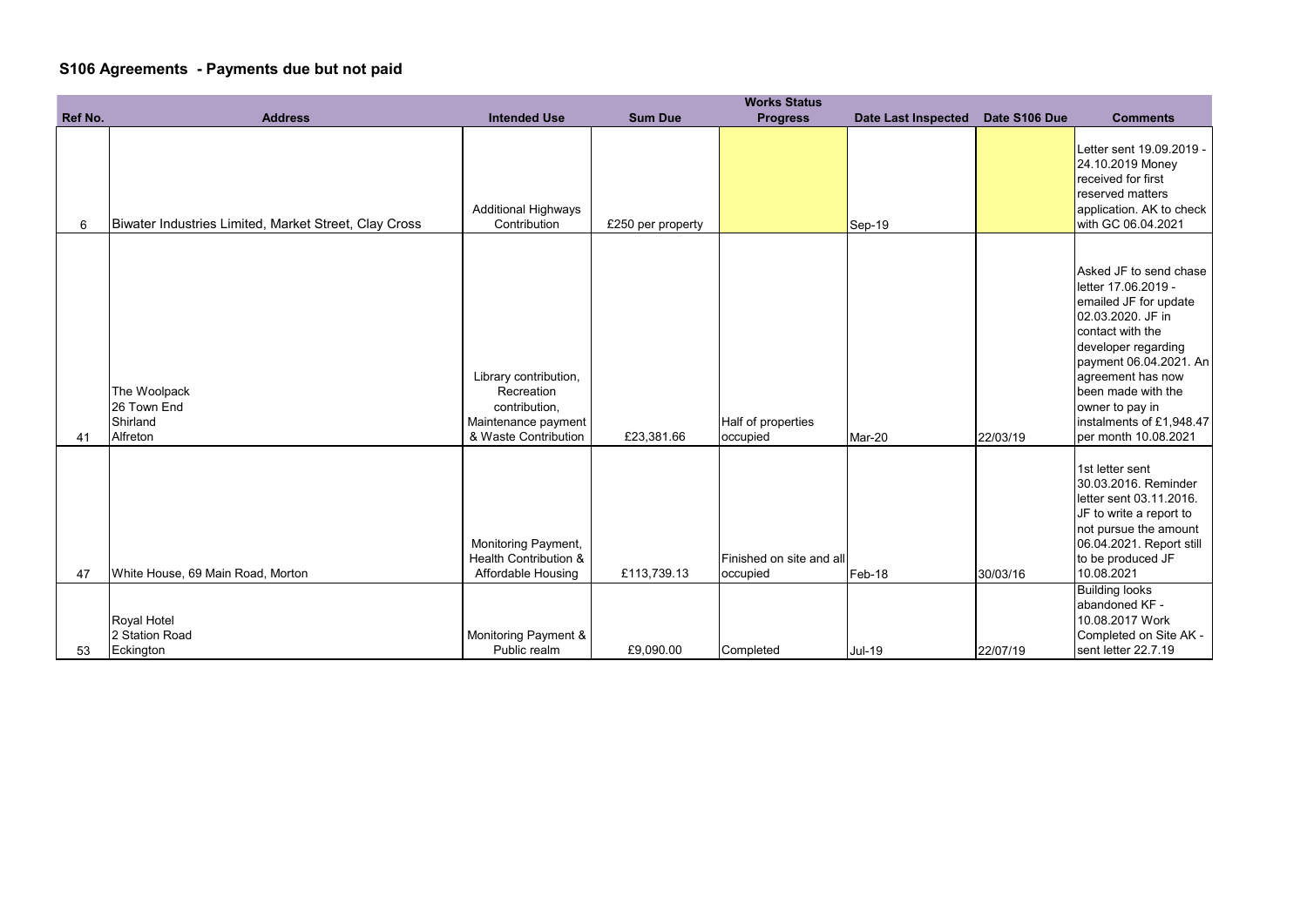|    | Ridgeway Craft Centre                       |                      |            |                  |        |
|----|---------------------------------------------|----------------------|------------|------------------|--------|
|    | Main Road                                   | Affordable Housing & |            |                  |        |
| 54 | Ridgeway                                    | Monitoring Payment   | £77,212.03 | Completed        | Feb-21 |
|    |                                             |                      |            |                  |        |
|    |                                             |                      |            |                  |        |
|    |                                             |                      |            |                  |        |
|    |                                             |                      |            |                  |        |
|    | Site of Former Edward Revill Endowed School |                      |            |                  |        |
|    | Burnside Avenue                             | Maintenance payment  |            |                  |        |
| 60 | Shirland                                    | & Monitoring Payment | £1,751.74  | Finished on Site | Feb-20 |

| PS - Non are occupied<br>yet 13.07.2017 LETTER<br><b>SENT FOR</b><br><b>MONITORING</b><br>PAYMENT 27.07.2017.<br><b>REMINDER LETTER</b><br>SENT 03.10.2017.<br><b>LETTER RECEIVED</b><br><b>FROM ANDROMEDA</b><br><b>INVESTIGATES ON</b><br>20TH FEB 2018<br><b>SAYING THEY ARE</b><br>LOOKING IN TO THE<br><b>MATTER - SEE CLAIRE</b><br>FOR LETTER. JF<br>(Legal) has sent a chase<br>letter on 20.11.20. JF<br>has asked Legal<br>contentious department<br>to recover money<br>06.04.2021. Report still<br>to be produced JF |
|----------------------------------------------------------------------------------------------------------------------------------------------------------------------------------------------------------------------------------------------------------------------------------------------------------------------------------------------------------------------------------------------------------------------------------------------------------------------------------------------------------------------------------|
| 10.08.2021<br>Reminder letter sent<br>14.03.2017 - further<br>letter sent 06.02.2020.<br>Referred to JF<br>06.04.2021. Referred to<br>Lisa Ingram to collect<br>monies 10.08.2021                                                                                                                                                                                                                                                                                                                                                |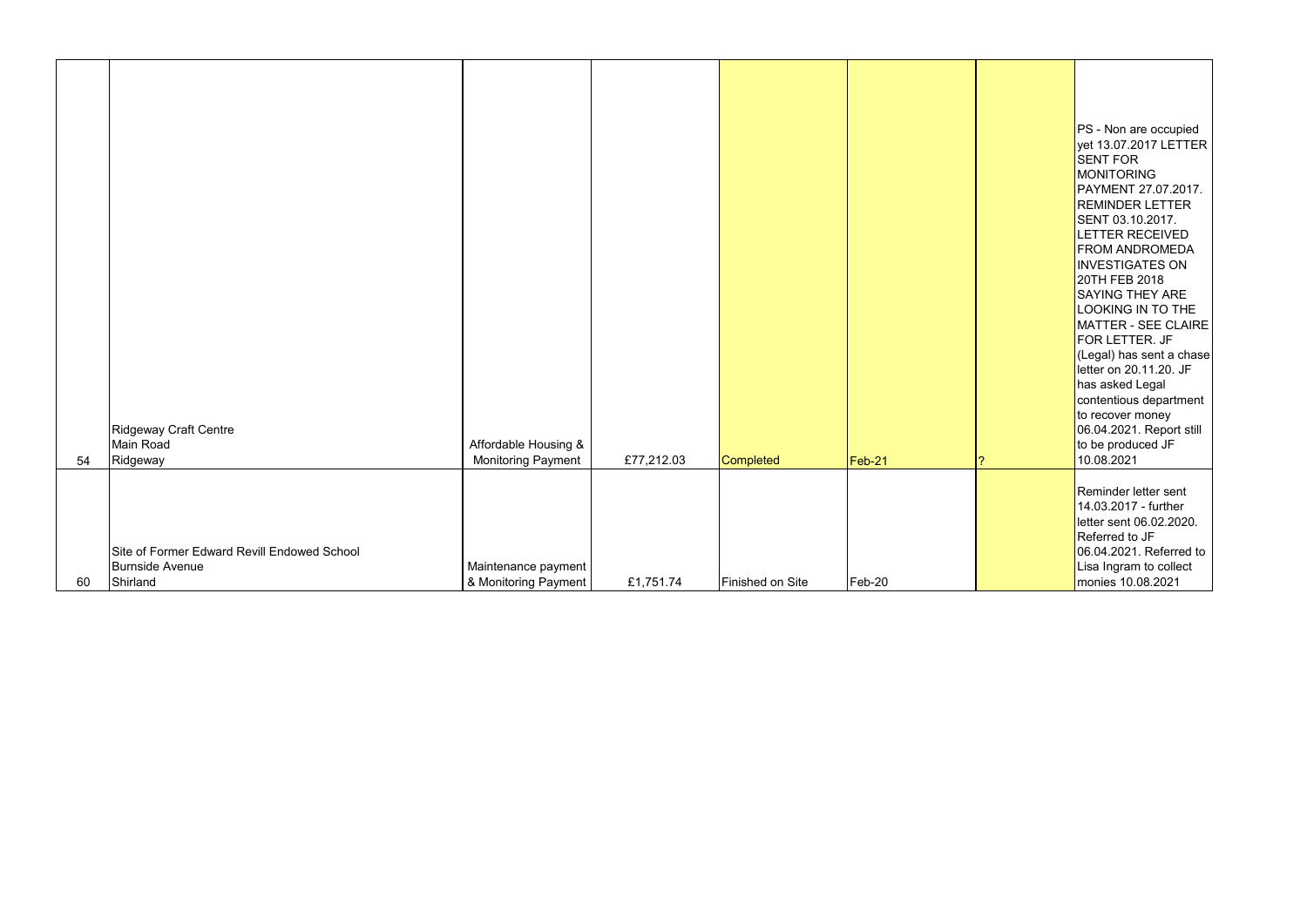## **S106 Agreements - Payments not yet due**

|         |                                                                |                                     |                                                                                                                           | <b>Works Status</b>                         |                            | <b>Date Contributions</b> |
|---------|----------------------------------------------------------------|-------------------------------------|---------------------------------------------------------------------------------------------------------------------------|---------------------------------------------|----------------------------|---------------------------|
| Ref No. | <b>Address</b>                                                 | <b>Intended Use</b>                 | <b>Conditions/Triggers</b>                                                                                                | <b>Progress</b>                             | <b>Date Last Inspected</b> | <b>Chased</b>             |
|         | <b>Recreation/Open Space:</b>                                  |                                     |                                                                                                                           |                                             |                            |                           |
|         | Land South Of Sunningdale Park And Poplar Drive And To The     | Recreation                          | Calculated on the basis of the number of dwellings finally approved & the                                                 | Conditions discharged Aug-21                |                            |                           |
|         | West Of 21 Elvin Way, New Tupton                               |                                     | Council's Recreation and Open Space Supplementary Planning Document                                                       | understood ground                           |                            |                           |
|         |                                                                |                                     | Appendix 2 Table 3 or any replacement thereto. Within 3 years. No more that 7                                             | works. Work started                         |                            |                           |
| 10      | Allotments, Masefield Avenue, Holmewood                        | Open Space                          | units to be occupied<br>Payable per annum for 10 years in the event that no skate park is included in the Started on site |                                             | Aug-21                     | Letter sent 03/08/2021    |
|         |                                                                |                                     | reserved matters application or £12,631.06 payable per annum for 10 years if a                                            |                                             |                            |                           |
|         |                                                                |                                     | skate park is included in the reserved matters application                                                                |                                             |                            |                           |
| 13      |                                                                |                                     |                                                                                                                           |                                             |                            |                           |
|         | The Former Avenue Site                                         | Open Space                          | N/A                                                                                                                       | Started on site (none                       | $Jul-21$                   |                           |
|         | <b>Derby Road</b>                                              | communted sum                       |                                                                                                                           | occupied)                                   |                            |                           |
| 42      | Wingerworth                                                    |                                     |                                                                                                                           |                                             |                            |                           |
|         | The Former Avenue Site                                         | Open Space                          | N/A                                                                                                                       | Started on site (none                       | $Jul-21$                   |                           |
|         | <b>Derby Road</b>                                              | Contribution                        |                                                                                                                           | occupied)                                   |                            |                           |
| 42      | Wingerworth                                                    |                                     |                                                                                                                           |                                             |                            |                           |
|         | Land to the East of prospect House Highstairs Lane Stretton    | Maintenance                         | Over a 10 year period                                                                                                     | Agreement made                              | $Jan-20$                   |                           |
| 62      |                                                                |                                     |                                                                                                                           | (work not started)                          |                            |                           |
| 62      | Land to the East of prospect House Highstairs Lane Stretton    | Recreation                          | no date                                                                                                                   | Agreement made<br>(work not started)        | $Jan-20$                   |                           |
|         | The Rectory                                                    | Maintenance                         | over a 10 year period & to be paid before occupation of 50% of approved                                                   | Started on site                             | Aug-21                     | Letter sent 03/08/2021    |
|         | <b>Rectory Road</b>                                            |                                     | dwellings                                                                                                                 |                                             |                            |                           |
| 63      | <b>Duckmanton</b>                                              |                                     |                                                                                                                           |                                             |                            |                           |
|         | The Rectory                                                    | Recreation                          | to be paid before occupation of 50% of approved dwellings                                                                 | Started on site                             | Aug-21                     | Letter sent 03/08/2021    |
|         | <b>Rectory Road</b>                                            |                                     |                                                                                                                           |                                             |                            |                           |
| 63      | <b>Duckmanton</b>                                              |                                     |                                                                                                                           |                                             |                            |                           |
|         | <b>Fox Hall</b>                                                | <b>Play Space</b>                   | to be paid before occupation of 50% of approved dwellings                                                                 | Agreement made                              | Mar-20                     |                           |
|         | Pilsley<br><b>Green Lane</b>                                   |                                     |                                                                                                                           | (work not started)                          |                            |                           |
| 67      |                                                                |                                     |                                                                                                                           |                                             |                            |                           |
|         | <b>Fox Hall</b>                                                | Maintenance                         | to be paid before occupation of 50% of approved dwellings                                                                 | Agreement made                              | Mar-20                     |                           |
|         | <b>Green Lane</b><br>Pilsley                                   |                                     |                                                                                                                           | (work not started)                          |                            |                           |
| 67      |                                                                |                                     |                                                                                                                           |                                             |                            |                           |
|         | <b>Bradley Lomas Electrolok Ltd</b>                            | <b>Play Space</b>                   | to be paid before occupation of 50% of approved dwellings                                                                 | Agreement made                              | Aug-21                     |                           |
| 72      | <b>Church Street</b><br>Eckington                              |                                     |                                                                                                                           | (work not started)                          |                            |                           |
|         | <b>Bradley Lomas Electrolok Ltd</b>                            | Maintenance                         | over a 10 year period & to be paid before occupation of 50% of approved                                                   | Agreement made                              | Aug-21                     |                           |
|         | <b>Church Street</b>                                           |                                     | dwellings                                                                                                                 | (work not started)                          |                            |                           |
| 72      | Eckington                                                      |                                     |                                                                                                                           |                                             |                            |                           |
|         | <b>Hanging Banks</b>                                           | Maintenance                         | sum payable in accordance with the terms of this agreement and the Recreation Started on site                             |                                             | Aug-21                     |                           |
|         | <b>Derby Road</b>                                              |                                     | and Open Space SPD towards maintenance of any on-site open space to be                                                    |                                             |                            |                           |
|         | Wingerworth                                                    |                                     | transferred to the council. To be paid at teh same time as the transfer of any on                                         |                                             |                            |                           |
|         |                                                                |                                     | site open space including drainage attenuation area                                                                       |                                             |                            |                           |
| 73      |                                                                |                                     |                                                                                                                           |                                             |                            |                           |
|         | Woolley Farm, Badger Lane, Woolley Moor                        | Recreation                          | to be paid upon occupation of the 3rd dwelling                                                                            | Agreement made                              | Mar-20                     |                           |
| 80      |                                                                |                                     |                                                                                                                           | (work not started)                          |                            |                           |
|         | Woolley Farm, Badger Lane, Woolley Moor                        | Maintenance                         | Over a 10 year period & to be paid upon occupation of the 3rd dwelling                                                    | Agreement made                              | Mar-20                     |                           |
| 80      | Land On The South Side Of The Junction Between Crofters        | Maintenance                         | over a 10 year period & to be paid upon the occupation of 50% of dwellings                                                | (work not started)<br>Started on Site (none | Aug-21                     | Unauthorised work.        |
|         | Close And Boiley Lane, Killamarsh                              |                                     |                                                                                                                           | occupied)                                   |                            | Letter sent for           |
|         |                                                                |                                     |                                                                                                                           |                                             |                            | contribution 03/08/2021   |
| 81      |                                                                |                                     |                                                                                                                           |                                             |                            |                           |
|         | Land On The South Side Of The Junction Between Crofters        | Recreation                          | to be paid upon the occupation of 50% of dwellings                                                                        | Started on Site (none                       | Aug-21                     | Unauthorised work.        |
|         | Close And Boiley Lane, Killamarsh                              |                                     |                                                                                                                           | occupied)                                   |                            | Letter sent for           |
|         |                                                                |                                     |                                                                                                                           |                                             |                            | contribution 03/08/2021   |
| 81      |                                                                |                                     |                                                                                                                           |                                             |                            |                           |
|         | Former Coalite Site on the North West and South East sides of  | <b>Commuted Sum</b>                 | To be paid in installments with a formula in the agreement                                                                | Agreement made                              | Mar-20                     |                           |
|         | <b>Buttermilk Lane, Long Duckmanton</b>                        | towards upgrading                   |                                                                                                                           | (work not started)                          |                            |                           |
| 91      |                                                                | recreational facilities             |                                                                                                                           |                                             |                            |                           |
|         | Land Between Old Canal and North Side of Primrose Lane,        |                                     | £7,540.75 to be paid prior to the occupation of the 7th dwelling, £7,540.75 to be                                         | Agreement made                              | Mar-20                     |                           |
|         | Killamarsh                                                     |                                     | paid prior to the occupation of the 14th dwelling, £7,540.75 to be paid prior to the (work not started)                   |                                             |                            |                           |
| 95      |                                                                | Off Site Open Space<br>Contribution | occupation of the 21st dwelling, remainder to be paid prior to the occupation of<br>the 25th dwelling                     |                                             |                            |                           |
|         | Land south of Sports Ground at the Corner of rupert street and | Off site Play                       | to be paid within 14 days after the date of which half of the dwellings are                                               | Agreement made                              | Mar-20                     |                           |
| 97      | <b>Hallgate Lane Pilsley</b>                                   | Equipment                           | occupied                                                                                                                  | (work not started)                          |                            |                           |
|         |                                                                |                                     |                                                                                                                           |                                             |                            |                           |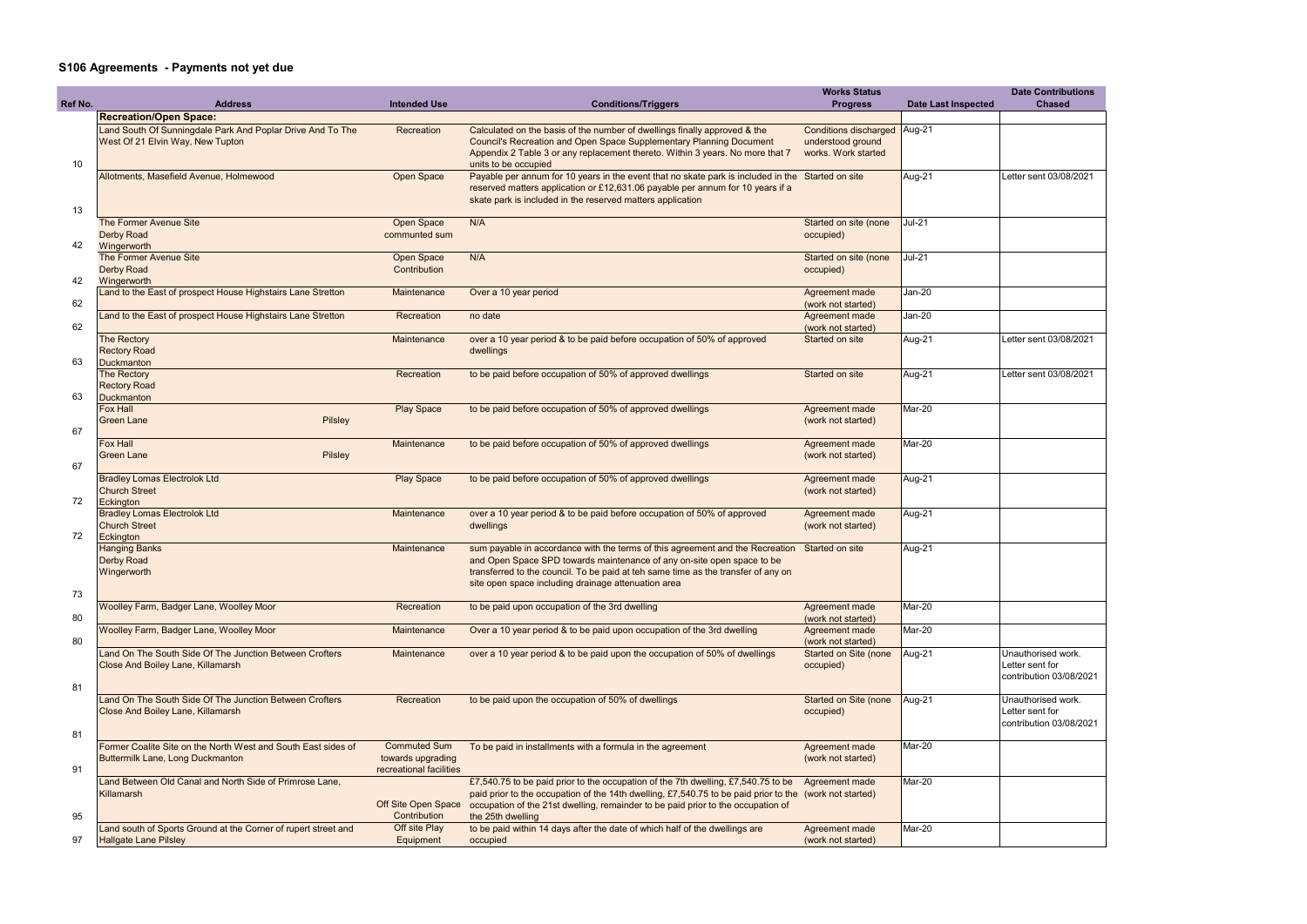|     | Land to rear of 181 Chesterfield Road, Holmewood             |                                          | The 1st £13,000 to be paid prior to the 1st occupation of the 10th Dwelling. The                    | Agreement made                       | Apr-21        |                          |
|-----|--------------------------------------------------------------|------------------------------------------|-----------------------------------------------------------------------------------------------------|--------------------------------------|---------------|--------------------------|
|     |                                                              | Off site Play                            | remainder to be paid prior to the 1st occupation of the 22nd dwelling                               | (work not started)                   |               |                          |
| 99  |                                                              | Equipment                                |                                                                                                     |                                      |               |                          |
|     | Land to rear of 181 Chesterfield Road, Holmewood             | Off site Play                            | Paid either £655 per annum on the date of and subsequent anniversary of the                         | Agreement made                       | Apr-21        |                          |
|     |                                                              | Equipment                                | completion of the off site play equipment or as a lump sum of £6,550 on the date (work not started) |                                      |               |                          |
| 99  |                                                              | Maintenance                              | of completion of the off site play equipment                                                        |                                      |               |                          |
|     | Land between 205 and 235 Chesterfield Road, Temple           |                                          | 1st £1,244 to be paid prior to the first occupation of the first dwelling. A further                | Agreement made                       | Mar-20        |                          |
|     | Normanton                                                    | Off site Play                            | £1,244 to be paid prior to the first occupation of the 8th dwelling. The remainder                  | (work not started)                   |               |                          |
| 100 |                                                              | Equipment                                | to be paid prior to the first occupation of the 15th dwelling.                                      |                                      |               |                          |
|     | Land between 205 and 235 Chesterfield Road, Temple           | Off site Play                            |                                                                                                     | Agreement made                       | Mar-20        |                          |
|     | Normanton                                                    | Equipment                                |                                                                                                     | (work not started)                   |               |                          |
| 100 |                                                              | Maintenance                              |                                                                                                     |                                      |               |                          |
|     | Land North and West of Creg Ny Baa, Brackenfield Lane,       |                                          | 1st £23,945.20 to be paid prior to the first occupation of the 1st dwelling. The                    | Agreement made                       | Aug-21        | Invoice sent 15.03.2021. |
|     | Wessington                                                   | Off site Play                            | remainder to be paid prior to the first occupation of the 22nd dwelling                             | (work not started)                   |               | Letter sent for further  |
|     |                                                              | <b>Equipment and On site</b>             |                                                                                                     |                                      |               | contribution 03.08.2021  |
| 101 |                                                              | Public open space<br>contribution        |                                                                                                     |                                      |               |                          |
|     | Land to the South of Ankerbold House, Ankerbold Road, Old    | Off site Play                            | 1st £3,900 to be paid prior to the first occupation of the first dwellimg. A futher                 | Agreement made                       | Apr-19        |                          |
|     | Tupton                                                       | Equipment                                | £3,900 to be paid prior to the first occupation of the 6th dwelling. The remainder                  | (work not started)                   |               |                          |
| 102 |                                                              | Contribution                             | to be paid prior to the firsy occupation of the 11th dwelling                                       |                                      |               |                          |
|     | Land to the South of Ankerbold House, Ankerbold Road, Old    | Off site Play                            | to be paid from the date of practical completion                                                    | Agreement made                       | Apr-19        |                          |
|     | <b>Tupton</b>                                                | Equipment                                |                                                                                                     | (work not started)                   |               |                          |
| 102 |                                                              | Maintenance                              |                                                                                                     |                                      |               |                          |
|     | Land East of Rupert Street and Sotuh of Green Lane, Pilsley  | Off site Play                            | None listed                                                                                         | Agreement made                       | Mar-19        |                          |
| 106 |                                                              | Equipment                                |                                                                                                     | (work not started)                   |               |                          |
|     | Land to rear of 14A-54 High Street, Stonebroom               | <b>Public Open Space</b>                 | To be paid upon occupation                                                                          | Agreement made                       |               |                          |
| 107 |                                                              | Contribution                             |                                                                                                     | (work not started)                   |               |                          |
|     | Land to rear of 14A-54 High Street, Stonebroom               | <b>Public Open Space</b>                 | To be paid upon occupation                                                                          | Agreement made                       |               |                          |
| 107 |                                                              | Maintenance                              |                                                                                                     | (work not started)                   |               |                          |
|     | Danesmoor County Infant School, Pilsley Road, Danesmoor      | Off site Public Open No Trigger          |                                                                                                     | Agreement made                       | Mar-19        |                          |
| 108 |                                                              | <b>Space Contribution</b>                |                                                                                                     | (work not started)                   |               |                          |
|     | Land to the East and North of 119 Top Road, Calow            | Off site Public Open                     | upon occupation of 50% of the dwellings                                                             | Agreement made                       | Mar-19        |                          |
| 109 |                                                              | <b>Space Contribution</b>                |                                                                                                     | (work not started)                   |               |                          |
|     | Land to the East and North of 119 Top Road, Calow            | Off site Public Open                     | upon occupation of 50% of the dwellings                                                             | Agreement made                       | Mar-19        |                          |
|     |                                                              | <b>Space Maintenance</b>                 |                                                                                                     | (work not started)                   |               |                          |
| 109 |                                                              | Contribution                             |                                                                                                     |                                      |               |                          |
|     | Manor Farm, Upperthorpe Road, Killamarsh                     | Recreation                               | to be paid upon occupation of 50% of the dwellings                                                  | Agreement made                       |               |                          |
| 110 |                                                              | Contribution                             |                                                                                                     | (work not started)                   |               |                          |
|     | Manor Farm, Upperthorpe Road, Killamarsh                     |                                          | to be paid upon occupation of 50% of the dwellings                                                  | Agreement made                       |               |                          |
| 110 |                                                              | Maintenance                              |                                                                                                     | (work not started)                   |               |                          |
|     | Land North West of 66 Stretton Road, Morton                  | <b>Public Open Space</b>                 | to be paid upon occupation                                                                          | Agreement made<br>(work not started) | Apr-21        |                          |
| 112 |                                                              | Maintenance                              | to be paid before the occupation of 50% of the dwellings                                            | <b>Started on Site</b>               | Mar-19        |                          |
| 118 | Watercress Farm, Watercress Lane, Danesmoor                  | <b>Public Open Space</b><br>Contribution |                                                                                                     |                                      |               |                          |
|     | Watercress Farm, Watercress Lane, Danesmoor                  | Public Open Space                        | to be paid before the occupation of 50% of the dwellings                                            | <b>Started on Site</b>               | <b>Mar-19</b> |                          |
| 118 |                                                              | Maintenance                              |                                                                                                     |                                      |               |                          |
|     | Land North of Spindle Drive and East of Deerlands Road,      | <b>Public Open Space</b>                 | to be paid before the occupation of 75% of the dwellings                                            | Agreement made                       | Mar-21        |                          |
| 119 | Wingerworth                                                  | Maintenance                              |                                                                                                     | (work not started)                   |               |                          |
|     | Land Adjacent The West Side Of 40 Church Meadows, Calow      | Recreation                               | to be paid before occupation of 50% of the dwellings                                                | Agreement made                       | Apr-19        |                          |
| 120 |                                                              | Contribution                             |                                                                                                     | (work not started)                   |               |                          |
|     | Land Adjacent The West Side Of 40 Church Meadows, Calow      |                                          | to be paid before occupation of 50% of the dwellings                                                | Agreement made                       | Apr-19        |                          |
| 120 |                                                              | Maintenance                              |                                                                                                     | (work not started)                   |               |                          |
|     | Land to the North of West Street, Stonebroom                 | Off Site Play                            | to be paid upon occupation of 50% of the dwellings                                                  | Agreement made                       | <b>Mar-19</b> |                          |
|     |                                                              | Equipment                                |                                                                                                     | (work not started)                   |               |                          |
| 121 |                                                              | Contribution                             |                                                                                                     |                                      |               |                          |
|     | Land to the North of West Street, Stonebroom                 | Off site Play                            | to be paid upon occupation of 50% of the dwellings                                                  | Agreement made                       | <b>Mar-19</b> |                          |
|     |                                                              | Equipment                                |                                                                                                     | (work not started)                   |               |                          |
| 121 |                                                              | Maintenance                              |                                                                                                     |                                      |               |                          |
|     | Land to the North & West of the Poplars, Ankerbold Road, Old | <b>Travel Plan</b>                       |                                                                                                     |                                      |               |                          |
| 123 | Tupton                                                       | Contribution                             | £5,000.00                                                                                           | Work started                         | Feb-21        |                          |
|     | 56 Top Road, Calow                                           | <b>Public Open Space</b>                 | to be paid upon occupation of 25% of the dwellings                                                  | Agreement made                       | Apr-21        |                          |
| 126 |                                                              | Contribution                             |                                                                                                     | (work not started)                   |               |                          |
|     | 56 Top Road, Calow                                           | <b>Public Open Space</b>                 | to be paid upon occupation of 25% of the dwellings                                                  | Agreement made                       | Apr-21        |                          |
| 126 |                                                              | Maintenance                              |                                                                                                     | (work not started)                   |               |                          |
|     | Land between Poplar Grove and Park House Farm, Pilsley Road, | <b>Public Open Space</b>                 | to be paid upon occupation of 10th dwelling                                                         | Agreement made                       | Mar-20        |                          |
| 127 | <b>Lower Pilsley</b>                                         | Contribution                             |                                                                                                     | (work not started)                   |               |                          |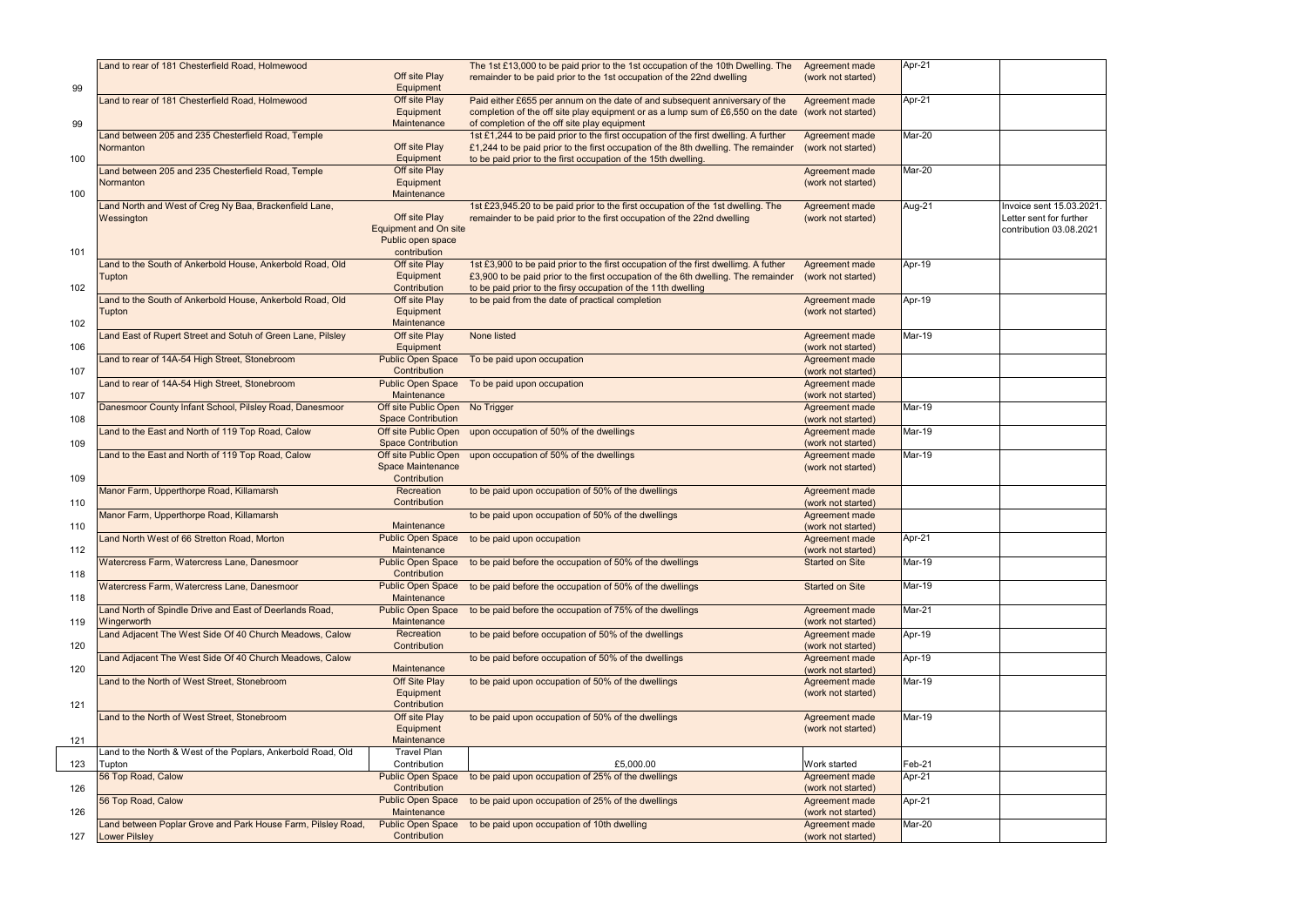|     | Land between Poplar Grove and Park House Farm, Pilsley Road,                                                             | <b>Public Open Space</b>                 | to be paid upon occupation of 10th dwelling                                                                                                                                                                                                                                                                                   | Agreement made                                             | Mar-20        |                                                                            |
|-----|--------------------------------------------------------------------------------------------------------------------------|------------------------------------------|-------------------------------------------------------------------------------------------------------------------------------------------------------------------------------------------------------------------------------------------------------------------------------------------------------------------------------|------------------------------------------------------------|---------------|----------------------------------------------------------------------------|
| 127 | <b>Lower Pilsley</b>                                                                                                     | Maintenance                              |                                                                                                                                                                                                                                                                                                                               | (work not started)                                         |               |                                                                            |
| 128 | S & A Parsons Mansfield Road, Killamarsh                                                                                 | <b>Public Open Space</b><br>Contribution | to be paid upon occupation of 10th dwelling                                                                                                                                                                                                                                                                                   | Work started                                               | <b>Jul-21</b> |                                                                            |
| 128 | S & A Parsons Mansfield Road, Killamarsh                                                                                 | <b>Public Open Space</b><br>Maintenance  | to be paid upon occupation of 10th dwelling                                                                                                                                                                                                                                                                                   | Work started                                               | $Jul-21$      |                                                                            |
| 129 | J J Cummins Limited, Matlock Road, Wessington                                                                            | <b>Public Open Space</b><br>Contribution | to be paid upon occupation of 5th dwelling                                                                                                                                                                                                                                                                                    | Agreement made<br>(work not started)                       |               |                                                                            |
| 129 | J J Cummins Limited, Matlock Road, Wessington                                                                            | <b>Public Open Space</b><br>Maintenance  | to be paid upon occupation of 5th dwelling                                                                                                                                                                                                                                                                                    | Agreement made<br>(work not started)                       |               |                                                                            |
|     | Land opposite The Avenue Visitors Centre on the South side of                                                            | Off Site Play                            | to be paid before occupation of 50% of dwellings                                                                                                                                                                                                                                                                              | Work started                                               | $Jul-21$      |                                                                            |
| 130 | Mill Lane, Wingerworth                                                                                                   | Equipment<br>Contribution                |                                                                                                                                                                                                                                                                                                                               |                                                            |               |                                                                            |
|     | Land opposite The Avenue Visitors Centre on the South side of                                                            | Off site Play                            | to be paid before occupation of 50% of dwellings                                                                                                                                                                                                                                                                              | Work started                                               | <b>Jul-21</b> |                                                                            |
| 130 | Mill Lane, Wingerworth                                                                                                   | Equipment<br>Maintenance                 |                                                                                                                                                                                                                                                                                                                               |                                                            |               |                                                                            |
|     | Land to the South of Ankerbold House, Ankerbold Road, Old                                                                | Off Site Play                            | to be paid upon occupation of 8th dwelling                                                                                                                                                                                                                                                                                    | Agreement made                                             |               |                                                                            |
| 132 | <b>Tupton</b>                                                                                                            | Equipment<br>Contribution                |                                                                                                                                                                                                                                                                                                                               | (work not started)                                         |               |                                                                            |
|     | Land to the South of Ankerbold House, Ankerbold Road, Old                                                                | Off site Play                            | to be paid upon occupation of 8th dwelling                                                                                                                                                                                                                                                                                    | Agreement made                                             |               |                                                                            |
|     | <b>Tupton</b>                                                                                                            | Equipment                                |                                                                                                                                                                                                                                                                                                                               | (work not started)                                         |               |                                                                            |
| 132 | Land north of Pilsley Road and West of Coney Green Road, Clay                                                            | Maintenance                              | before first occupation of 85% of the dwellings                                                                                                                                                                                                                                                                               |                                                            | Apr-21        |                                                                            |
| 133 | Cross                                                                                                                    | <b>Play Space</b>                        |                                                                                                                                                                                                                                                                                                                               | <b>Agreement made</b><br>(work not started)                |               |                                                                            |
|     | Land north of Pilsley Road and West of Coney Green Road, Clay                                                            | <b>Play Space</b>                        | before first occupation of 85% of the dwellings                                                                                                                                                                                                                                                                               | Agreement made                                             | Apr-21        |                                                                            |
| 133 | <b>Cross</b>                                                                                                             | Maintenance                              |                                                                                                                                                                                                                                                                                                                               | (work not started)                                         |               |                                                                            |
|     | Highways:<br>Allotments, Masefield Avenue, Holmewood                                                                     | Highways                                 | paid prior to commencement of development                                                                                                                                                                                                                                                                                     | Started on site                                            | Aug-21        | JF in legal advised that                                                   |
| 13  |                                                                                                                          |                                          |                                                                                                                                                                                                                                                                                                                               |                                                            |               | monies will only be<br>required if DCC request<br>these for remedial works |
|     | The Former Avenue Site<br>Derby Road                                                                                     | Highways                                 | £594,200.00 in three installments of £171,446.00 (First Highway Works Payment Started on Site (none<br>prior to the completion of the 190th Property), £251,754.00 (Second Highway                                                                                                                                            | occupied)                                                  | <b>Jul-21</b> |                                                                            |
| 42  | Wingerworth                                                                                                              |                                          | Works Payment prior to the completion of the 350th property), £85,000.00 (Third<br>Highway Works Payment prior to the first employment land trigger date) &<br>£85,500.00 (Fourth Highway Works Payment prior to the second employment<br>land trigger date)                                                                  |                                                            |               |                                                                            |
| 50  | Land To The South Of Pioneer House And To The Rear Of 1-59<br><b>Adlington Avenue</b><br><b>Mill Lane</b><br>Wingerworth | Highways                                 | to be paid before occupation of 85% of approved dwellings                                                                                                                                                                                                                                                                     | Started on site                                            | $Jul-21$      | Sent 1st letter October<br>2019 - Sent chase letter<br>01.06.2021          |
|     | <b>Hanging Banks</b>                                                                                                     | Highways                                 | to be paid before occupation of 85% of approved dwellings. Up to £1,900 per                                                                                                                                                                                                                                                   | Started on site                                            | Aug-21        | Sent 1st letter -                                                          |
| 73  | Derby Road<br>Wingerworth                                                                                                |                                          | dwelling                                                                                                                                                                                                                                                                                                                      |                                                            |               | 08.06.2021                                                                 |
|     | Former Coalite Site on the North West and South East sides of                                                            | Highways                                 | £2,000 to be paid prior to occupation of commercial development, £56,732 to be Agreement made                                                                                                                                                                                                                                 |                                                            | Mar-20        |                                                                            |
| 91  | Buttermilk Lane, Long Duckmanton                                                                                         |                                          | paid prior to occupation of 1st dwelling, £116,867 to be paid prior to occupation<br>of 161st dwelling                                                                                                                                                                                                                        | (work not started)                                         |               |                                                                            |
| 95  | Land Between Old Canal and North Side of Primrose Lane,<br>Killamarsh                                                    |                                          | Cycle Link Contribution £3,750.00 to be paid prior to the occupation of the 7th dwelling, £3,750.00 to be<br>paid prior to the occupation of the 14th dwelling, £3,750.00 to be paid prior to the (work not started)<br>occupation of the 21st dwelling, remainder to be paid prior to the occupation of<br>the 25th dwelling | Agreement made                                             | Mar-19        |                                                                            |
| 95  | Land Between Old Canal and North Side of Primrose Lane,<br>Killamarsh                                                    | Right of Way<br>Contribution             | £21,000.00 to be paid prior to the occupation of the 7th dwelling, £21,000.00 to<br>be paid prior to the occupation of the 14th dwelling, £21,000.00 to be paid prior to (work not started)<br>the occupation of the 21st dwelling, remainder to be paid prior to the occupation<br>of the 25th dwelling                      | Agreement made                                             | Mar-20        |                                                                            |
| 119 | Land North of Spindle Drive and East of Deerlands Road,                                                                  | Highways                                 | to be paid before the occupation of 30% of the dwellings                                                                                                                                                                                                                                                                      | Agreement made                                             | Mar-21        |                                                                            |
| 119 | Wingerworth<br>Land North of Spindle Drive and East of Deerlands Road,                                                   |                                          | Travel Plan Monitoring to be paid prior to the occupation of any of the dwellings                                                                                                                                                                                                                                             | (work not started)<br>Agreement made                       | Mar-21        |                                                                            |
| 129 | Wingerworth<br>J J Cummins Limited, Matlock Road, Wessington                                                             | Highways                                 | Before development commences                                                                                                                                                                                                                                                                                                  | (work not started)<br>Agreement made<br>(work not started) |               |                                                                            |
|     | Land opposite The Avenue Visitors Centre on the South side of                                                            | Highways                                 | to be paid before occupation of the 85% of the dwellings                                                                                                                                                                                                                                                                      | work started                                               | $Jul-21$      |                                                                            |
| 130 | Mill Lane, Wingerworth<br><b>Education:</b>                                                                              |                                          |                                                                                                                                                                                                                                                                                                                               |                                                            |               |                                                                            |
| 42  | The Former Avenue Site<br>Derby Road<br>Wingerworth                                                                      | Education                                | N/A                                                                                                                                                                                                                                                                                                                           | Started on Site (none<br>occupied)                         | $Jul-21$      |                                                                            |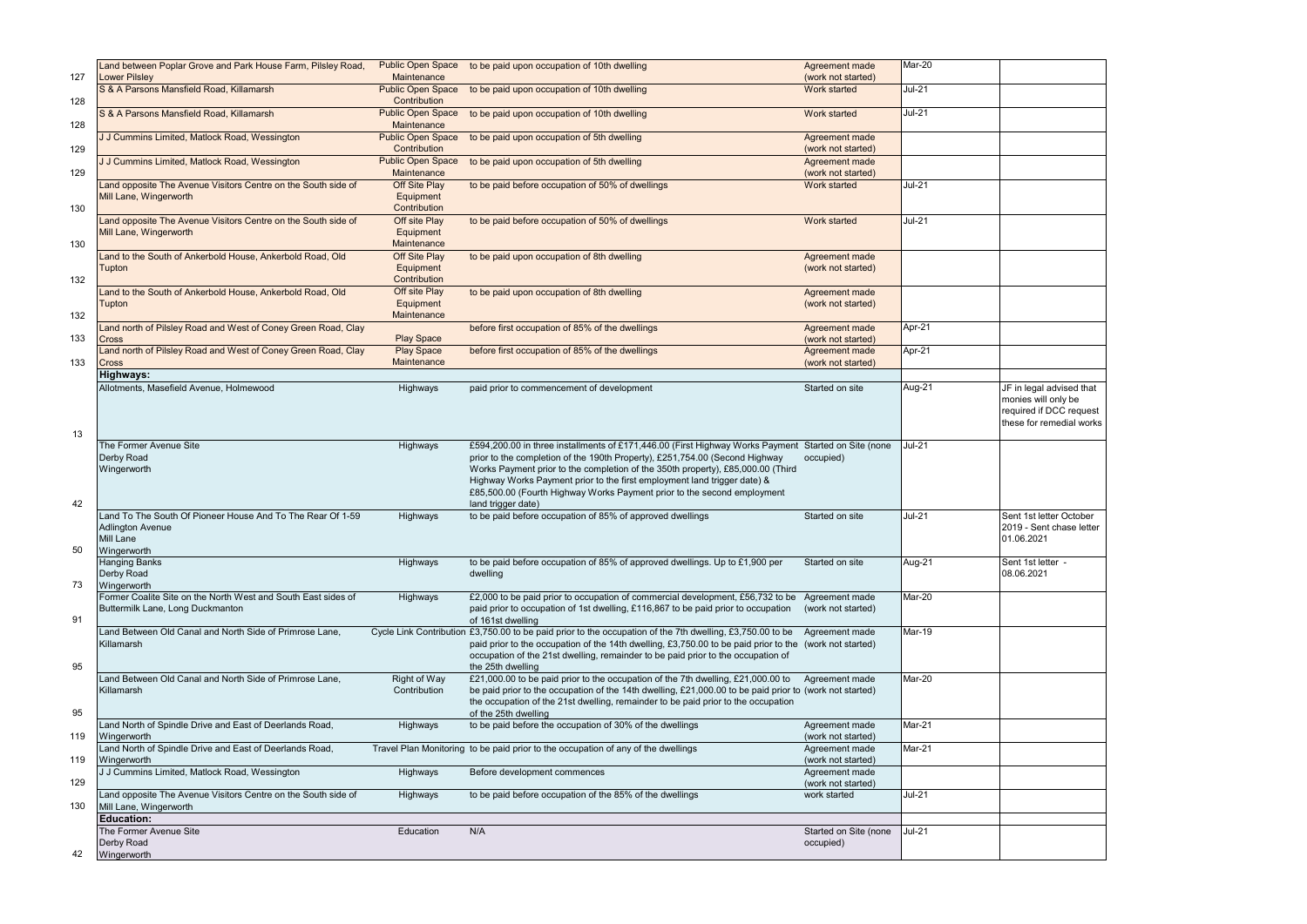|     | Land to the East of prospect House Highstairs Lane Stretton            | Education                      | to be paid on occupation of 50% of dwellings                                                                                                                                                                | Agreement made                              | Jan-20        |                         |
|-----|------------------------------------------------------------------------|--------------------------------|-------------------------------------------------------------------------------------------------------------------------------------------------------------------------------------------------------------|---------------------------------------------|---------------|-------------------------|
| 62  | Land On The West Side of Chesterfield Road, Holmewood                  | Education                      | Used within 5 years of the date of receipt of the whole contribution                                                                                                                                        | (work not started)                          | Aug-17        |                         |
| 89  |                                                                        |                                |                                                                                                                                                                                                             | Agreement made<br>(work not started)        |               |                         |
|     | Land Between Old Canal and North Side of Primrose Lane,                | Education                      | £17,098.00 to be paid prior to the occupation of the 7th dwelling, £17,098.00 to                                                                                                                            | Agreement made                              | Mar-20        |                         |
|     | Killamarsh                                                             |                                | be paid prior to the occupation of the 14th dwelling, £17,098.00 to be paid prior to (work not started)                                                                                                     |                                             |               |                         |
| 95  |                                                                        |                                | the occupation of the 21st dwelling, remainder to be paid prior to the occupation<br>of the 25th dwelling                                                                                                   |                                             |               |                         |
|     | Land to rear of 181 Chesterfield Road, Holmewood                       | Education                      | The 1st £52,500 to be paid prior to the 1st occupation of the 10th Dwelling. The                                                                                                                            | Agreement made                              | Apr-21        |                         |
|     |                                                                        |                                | remainder to be paid prior to the 1st occupation of the 22nd dwelling                                                                                                                                       | (work not started)                          |               |                         |
| 99  |                                                                        |                                |                                                                                                                                                                                                             |                                             |               |                         |
|     | Land between 205 and 235 Chesterfield Road, Temple<br>Normanton        | Education                      | 1st £17,660 to be paid prior to the first occupation of the first dwelling. A further<br>£17,660 to be paid prior to the first occupation of the 8th dwelling. The remainder (work not started)             | Agreement made                              | Mar-20        |                         |
| 100 |                                                                        |                                | to be paid prior to the first occupation of the 15th dwelling.                                                                                                                                              |                                             |               |                         |
|     | Land to the South of Ankerbold House, Ankerbold Road, Old              | Education                      | 1st £17,660 to be paid prior to the first occupation of the first dwelling. A further                                                                                                                       | Agreement made                              | Apr-19        |                         |
|     | Tupton                                                                 |                                | £17,660 to be paid prior to the first occupation of the 6th dwelling. The reminder                                                                                                                          | (work not started)                          |               |                         |
| 102 |                                                                        |                                | to be paid prior to the first occupation of the 11th dwelling                                                                                                                                               |                                             |               |                         |
|     | Land East of Rupert Street and Sotuh of Green Lane, Pilsley            | <b>Primary Education</b>       | 1st £34,130 to be paid prior to 1st occupation of the 1st dwelling. Further £34,130 Agreement made<br>to be paid prior to 1st occupation of 21st dwelling. Remainder to be paid prior to (work not started) |                                             | Mar-19        |                         |
| 106 |                                                                        |                                | the 1st occupation of the 32nd dwelling                                                                                                                                                                     |                                             |               |                         |
|     | Land East of Rupert Street and Sotuh of Green Lane, Pilsley            | Secondary Education            | 1st £58,961 to be paid prior to 1st occupation of the 1st dwelling. Further £58,961 Agreement made                                                                                                          |                                             | Mar-19        |                         |
|     |                                                                        |                                | to be paid prior to 1st occupation of 21st dwelling. Remainder to be paid prior to (work not started)                                                                                                       |                                             |               |                         |
| 106 | Danesmoor County Infant School, Pilsley Road, Danesmoor                | Secondary Education No Trigger | the 1st occupation of the 32nd dwelling                                                                                                                                                                     | agreement made (work Mar-19                 |               |                         |
| 108 |                                                                        |                                |                                                                                                                                                                                                             | not started)                                |               |                         |
|     | Land North West of 66 Stretton Road, Morton                            | <b>Primary Education</b>       | 50% to be paid prior to the first occupation of the 1st dwelling and the remainder                                                                                                                          | agreement made (work Apr-21                 |               |                         |
| 112 |                                                                        |                                | to be paid prior to occupation of the 51st dwelling                                                                                                                                                         | not started)                                |               |                         |
|     | Land North West of 66 Stretton Road, Morton                            | Secondary Education            | 50% to be paid prior to the first occupation of the 1st dwelling and the remainder agreement made (work Apr-21                                                                                              |                                             |               |                         |
| 112 | Land Between 1 St Leonards Place and Shirland Primary School,          | Education                      | to be paid prior to occupation of the 51st dwelling<br>to be paid before occupation of 50% of dwellings                                                                                                     | not started)<br>agreement made (work        |               |                         |
| 117 | Park Lane, Shirland                                                    |                                |                                                                                                                                                                                                             | not started)                                |               |                         |
| 118 | Watercress Farm, Watercress Lane, Danesmoor                            | Education                      | to be paid before occupation of 50% of dwellings                                                                                                                                                            | Started on Site                             | Mar-19        |                         |
|     | Land North of Spindle Drive and East of Deerlands Road,                | Post 16 Education              | 50% before occupation of 30% of the dwellings and the balance before                                                                                                                                        | agreement made (work Mar-21                 |               |                         |
| 119 | Wingerworth<br>Land North of Spindle Drive and East of Deerlands Road, | <b>Primary Education</b>       | occupation of 65% dwellings<br>50% before occupation of 30% of the dwellings and the balance before                                                                                                         | not started)<br>agreement made (work Mar-21 |               |                         |
| 119 | Wingerworth                                                            |                                | occupation of 65% dwellings                                                                                                                                                                                 | not started)                                |               |                         |
|     | Land North of Spindle Drive and East of Deerlands Road,                | Secondary Education            | 50% before occupation of 30% of the dwellings and the balance before                                                                                                                                        | agreement made (work Mar-21                 |               |                         |
| 119 | Wingerworth                                                            |                                | occupation of 65% dwellings                                                                                                                                                                                 | not started)                                |               |                         |
| 123 | Land to the North & West of the Poplars, Ankerbold Road, Old<br>Tupton | Education                      | to be paid before occupation of 100th dwellings                                                                                                                                                             | Started on site                             | Apr-21        |                         |
|     | Land Between Bypass And The Rear Of 109 To 247                         | <b>Primary Education</b>       | to be paid before occupation of 80th dwellings                                                                                                                                                              | Started on Site                             | Aug-21        | Letter sent 03/08/2021. |
|     | Mansfield Road                                                         |                                |                                                                                                                                                                                                             |                                             |               | Not due to 80th         |
| 125 | Hasland                                                                |                                |                                                                                                                                                                                                             |                                             |               | occupation not met      |
|     | Land Between Bypass And The Rear Of 109 To 247                         |                                | Secondary Education to be paid before occupation of 80th dwellings                                                                                                                                          | Started on Site                             | Aug-21        | Letter sent 03/08/2021. |
|     | Mansfield Road                                                         |                                |                                                                                                                                                                                                             |                                             |               | Not due to 80th         |
|     | Hasland                                                                |                                |                                                                                                                                                                                                             |                                             |               | occupation not met      |
| 125 | 56 Top Road, Calow                                                     | Education                      | to be paid before occupation of 50% of the dwellings                                                                                                                                                        | Agreement made                              | Apr-21        |                         |
| 126 |                                                                        |                                |                                                                                                                                                                                                             | (work not started)                          |               |                         |
|     | Land between Poplar Grove and Park House Farm, Pilsley Road,           | Education                      | to be paid before occupation of 10th dwelling                                                                                                                                                               | Agreement made                              | Mar-20        |                         |
| 127 | <b>Lower Pilsley</b>                                                   |                                |                                                                                                                                                                                                             | (work not started)                          |               |                         |
| 129 | J J Cummins Limited, Matlock Road, Wessington                          | Education                      | to be paid before occupation of 5th dwelling                                                                                                                                                                | Agreement made                              |               |                         |
|     | Land opposite The Avenue Visitors Centre on the South side of          | Education                      | to be paid before occupation of 50% of the dwellings                                                                                                                                                        | (work not started)<br>Work started          | <b>Jul-21</b> |                         |
| 130 | Mill Lane, Wingerworth                                                 |                                |                                                                                                                                                                                                             |                                             |               |                         |
|     | Land to the South of Ankerbold House, Ankerbold Road, Old              | <b>Primary Education</b>       | to be paid before occupation of 9th dwelling                                                                                                                                                                | Agreement made                              |               |                         |
| 132 | Tupton<br>Land to the South of Ankerbold House, Ankerbold Road, Old    |                                |                                                                                                                                                                                                             | (work not started)                          |               |                         |
| 132 | Tupton                                                                 |                                | Secondary Education to be paid before occupation of 9th dwelling                                                                                                                                            | Agreement made<br>(work not started)        |               |                         |
|     | Land north of Pilsley Road and West of Coney Green Road, Clay          | <b>Primary Education</b>       | To pay 50% before occupation of 50% of the dwellings, to pay 50% before                                                                                                                                     | Agreement made                              | Apr-21        |                         |
| 133 | Cross                                                                  |                                | occupation of 85% of the dwellings                                                                                                                                                                          | (work not started)                          |               |                         |
|     | Land north of Pilsley Road and West of Coney Green Road, Clay          | <b>Secondary Education</b>     | To pay 50% before occupation of 50% of the dwellings, to pay 50% before                                                                                                                                     | Agreement made                              | Apr-21        |                         |
| 133 | Cross<br><b>Cleansing/Waste:</b>                                       |                                | occupation of 85% of the dwellings                                                                                                                                                                          | (work not started)                          |               |                         |
|     | Land to the East of prospect House Highstairs Lane Stretton            | Waste                          | to be paid on occupation of 50% of dwellings                                                                                                                                                                | Agreement made                              | Jan-20        |                         |
| 62  |                                                                        |                                |                                                                                                                                                                                                             | (work not started)                          |               |                         |